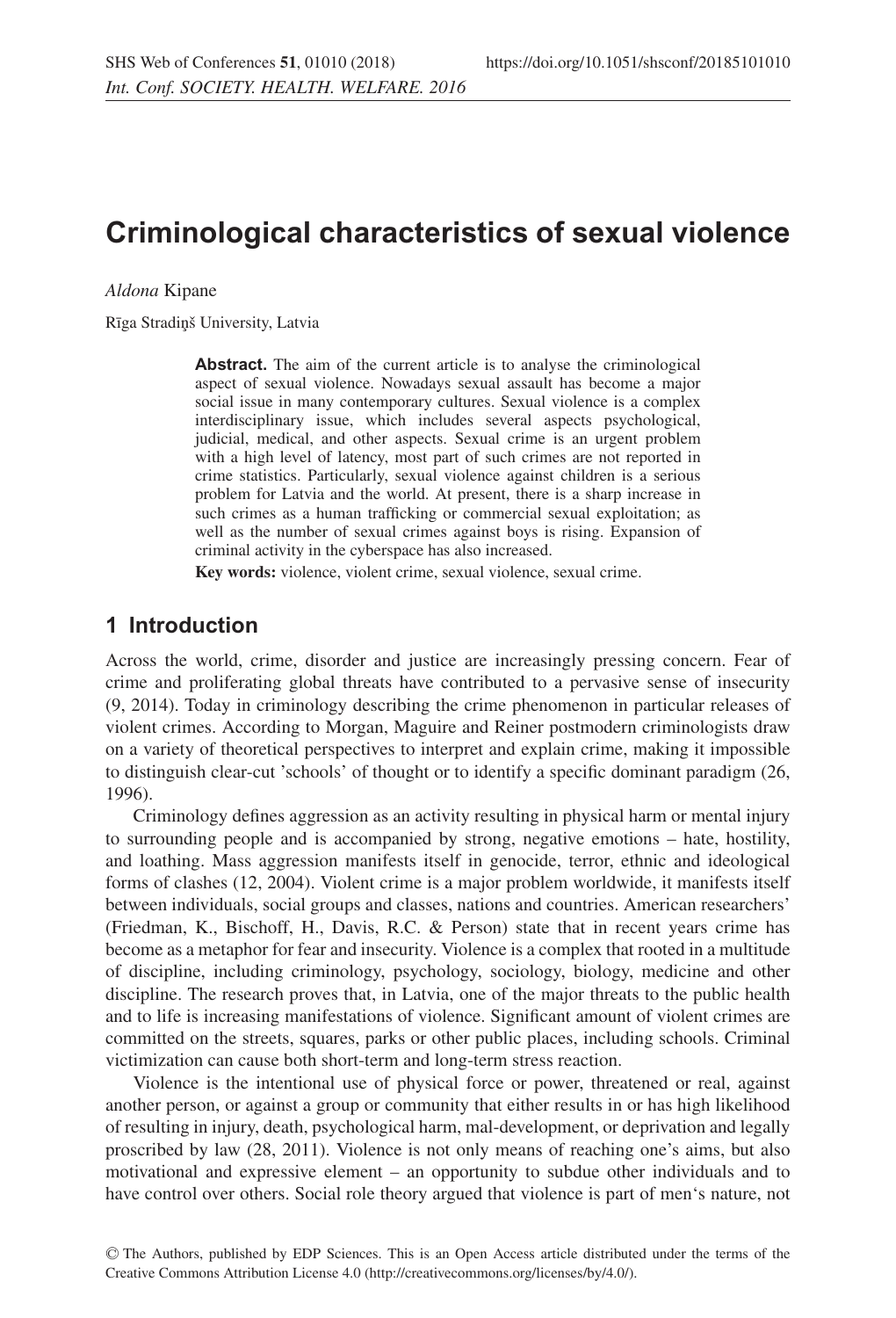women's. According to American social psychologist Leonard Berkowitz, men and women are educated, traditionally, to carry out different social roles. Berkowitz uses the following reasoning for his theory: Think of all the ways in which modern Western society teaches children that fighting is more suitable for men than for women. Folk literature and the media constantly present men, and not women, fighting. Parents buy toy guns for boys and dolls for girls. Parents are more willing to endorse and encourage the aggressive behavior of boys, and not of girls. Again and again, directly and indirectly, minors learn that men are aggressive, and women not (14, 1993).

A survey sent to 8000 women and 8000 men found that their partner had victimized approximately 50% of the women raped by an intimate partner and 66% of women physically assaulted by an intimate partner multiple times (16, 2003). It is further shocking that globally as many as 38% of murders of women are committed by their intimate partner. Research of the individual health threat origins shows that sexual violence is one of the most serious public health problems with a long-term physical and mental health complications that involve considerable social and public health costs. For example, the number of sexual violence cases affect up to 33% of women, there are also studies where 53% of cases of sexual violence where adolescent pregnant women are noted (1, 2008). World Health Organization World Report on Violence and Health recognizes that sexual violence results in an increased health risks associated with several body systems, such as, neural, cardiovascular, gastrointestinal, urogenital, reproductive, musculoskeletal, immune and endocrine systems (37, 2002). The study of child sex abuse in Latvia highlighted that yearly at least 1000 children suffer from the sexual abuse, although it is presumed that this figure may be considerably higher, up to 5000 (22, 2007). In addition to the negative impact of sexual violence on the physical and mental health, studies reveal that experiencing violence in childhood and adolescence increases the likelihood of experiencing such violence in adulthood (19, 2011).

### **2 Concept and types of sexual violence**

Nowadays sexual violence has become a social vice and "human weakness" all around the world. Offenses of sexual nature are sexual contacts where one of the partners does not voluntarily agree to it or is involved without realizing the meaning and consequences of the actions thus violating the person's right to sexual self-determination, freedom and sexual inviolability.

Sexual violence is a complicated and complex social and legal problem. Crime victims of sexual violence can have psychological, emotional, and physical trauma. Sexual violence affects people of all genders, ages, races, religions, incomes, abilities, professions, ethnicities, and sexual orientations. Data of sexual violence show that people who sexually assault usually attack someone they know – a friend, classmate, neighbour, co-worker, or relative. For example, the data from the US annual report show that every year, 834 700 thousand men are victims of rape and/or physical violence committed by victims' intimate partners (24). According to data of Eurobarometer study on violence against women in Latvia has the highest population tolerance level of violence in the private sphere and a tendency to blame the victim (5, 2010). The author's opinion is that sexual domestic violence has an extensive range of problems. Domestic abuse is a specific type of offense, as there is: 1) special relationship (kinship or partnership) between the victim and perpetrator; 2) the two share an emotional and often economic dependence; 3) domestic violence is rarely a single act, most frequently it is a pattern of behaviour, which over time will continue, and is difficult to stop. It is a cycle of a lasting violent nature, from a few months to several years (2, 2015).

The concept of sexual violence is varied. Sexual violence is any sexual act or sexual advance directed at one individual without their consent. According Protection of the Rights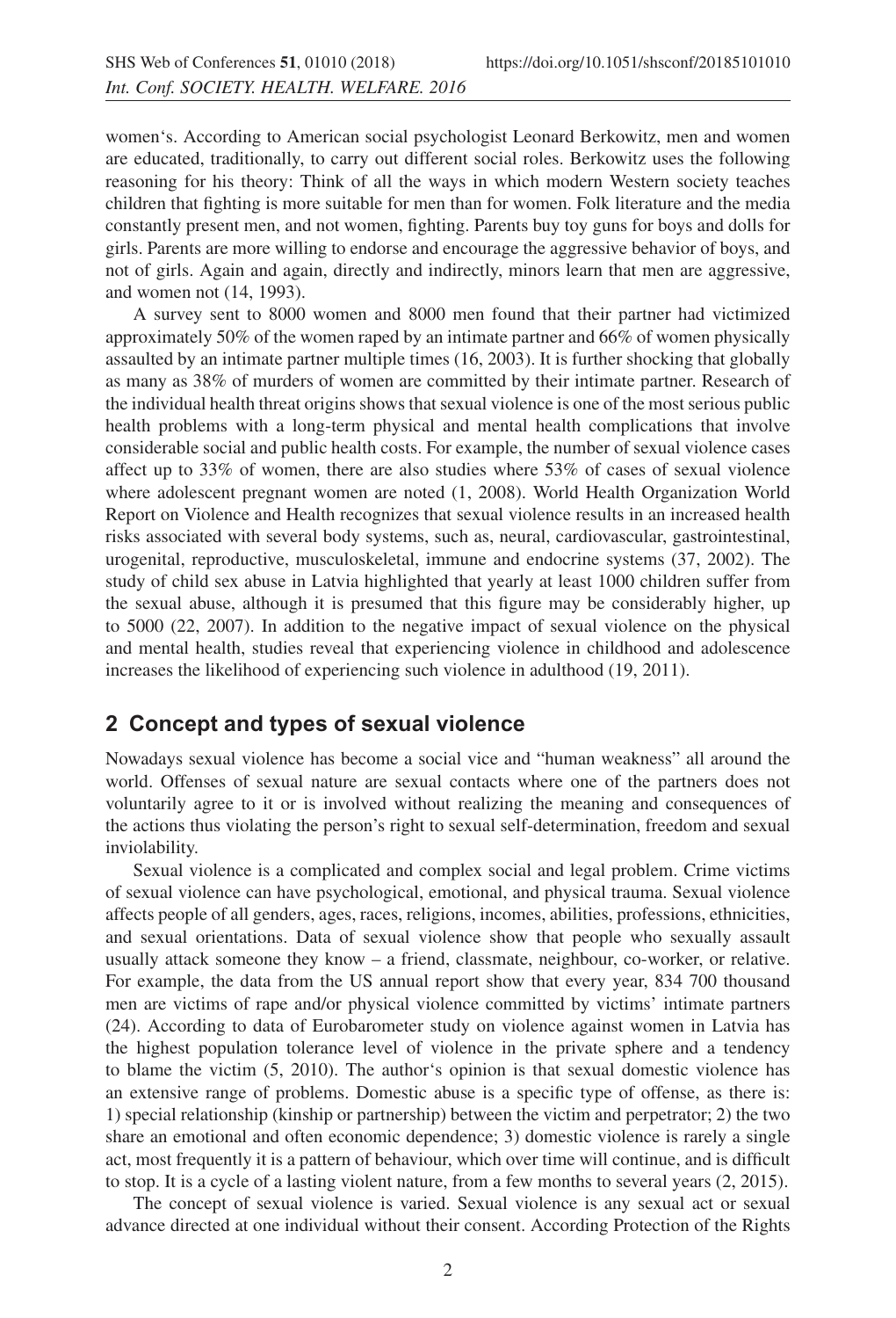of the Child Law sexual abuse are the involving of a child in sexual activities that the child does not understand or to which the child cannot knowingly give consent. In a lot of countries the criminal law provides that criminal liability exists for sexual contact with a person who has not reached the age of 16, even if this person has assented of their own free will to the sexual intercourse and has even wanted it (4, 2003).

Sexual violence is related not only to satisfaction of one's sexual needs, but also to the desire for power and control, and to a variety of mental problems. Deviations and problems in sexual life may determine the type of violent forms of behaviour. Perpetrator's behaviour is motivated by both sexual and nonsexual components. Sexual abuse refers to different sexual acts different conditions and forms (6, 2003):

- Rape or sexual assault in order to satisfy sexual proclivity in a marriage or at the beginning of relationship. Date rape which is a violent sexual intercourse during a voluntary social contact. The victim and the offender know each other and spend time together.
- Rape or other sexual activities carried out by a stranger.
- Systematic rape during an armed conflict.
- Sadism getting sexual enjoyment by causing pain to and/or humiliating the other person. The qualification of such acts depends upon their consequences. Sadistic tendencies lie on the base of many sexual murders, which, however, sometimes have been committed with a view to conceal other sexual crime (rape, seduction to lewdness, etc.) (3, 2003).
- Involvement in an unwanted sexual activity (undesirable experience).
- Sexual violence against a mentally ill or a disable person.
- Sexual exploitation. The term "sexual exploitation" means any real or attempted abuse of a position of vulnerability, differential power or trust for sexual purposes, including but not limited to profiting monetarily, socially or politically from the sexual exploitation of another. One aspect of the sexual exploitation of women the objectification of women's bodies through the 'male gaze' (the way in which men are encouraged to gaze at a woman's body from male point of view) (7, 2008). According to Laura Mulvey the male gaze can be characterised by voyeurism, fetishism and sadism.
- Sexual exploitation of children. Children sexual exploitation is a hidden crime. Young people often trust their abuser and do not understand that they are being abused.
- Forced marriage or cohabitation, including a marriage with a child.
- Other actions *(coitus per os or per anum)*, varyingly arousing a person's body (object insertion in the genitals, anus, mouth, imitating sexual intercourse).
- Prohibiting the use of contraception or other means to protect themselves against unwanted pregnancy and/or sexually transmitted diseases, forced abortion, forced pregnancy, violent sterilization.
- Any act of violence against a person's sexual integrity, including female genital mutilation and compulsory virginity tests.
- Forced prostitution. In Latvia, the average age of women engaged in prostitution is 25–35 years, although age is considered to be a secondary aspect in the provision of sex services. A significant proportion has worked on the streets for a long time (15–20 years). The majority of women in street-based prostitution are addicted to drugs or alcohol, and HIV and other diseases are common amongst women in prostitution with addiction problems: Very often they do not have safe sex [without a condom], because by doing so they can earn more money (27, 2014).
- Human trafficking, sexual slavery.
- Distribution of child pornography.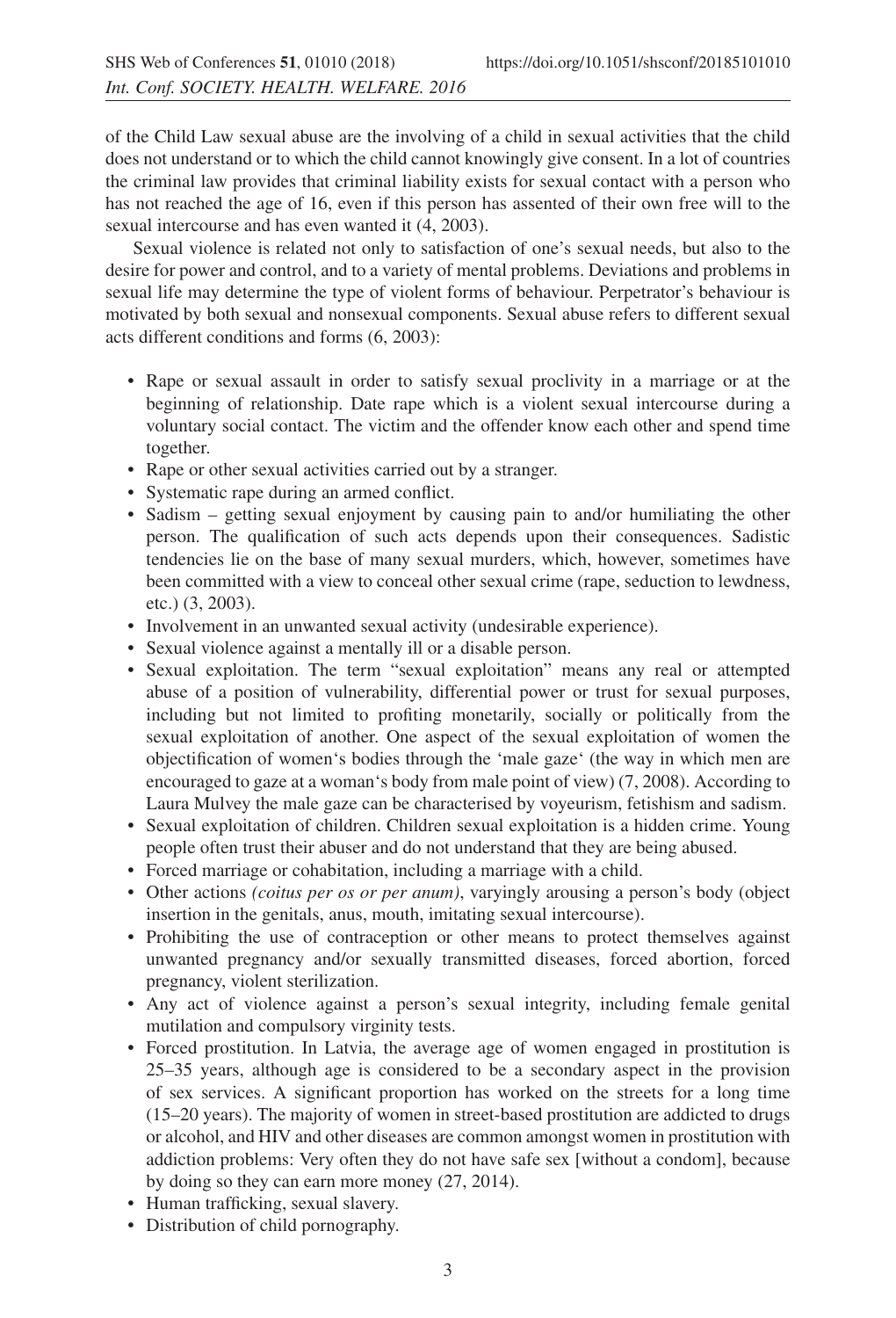- Sexual violence is also forcing someone to look at pornographic magazines, movies or to engage in pornographic activities.
- A person is violated with sexual harassment, including undesirable and unpleasant sexual comments. Sexual harassment can take different forms – it can be obvious or indirect, physical or verbal, repeated or one-off and perpetrated by male and females against people of the same or opposite sex (31). Sexual harassment also takes place in case of any kind of unwanted verbal, non-verbal or physical – sexual behaviour, with the purpose and consequence to disregard of other's dignity, in particular when creating and intimidating, hostile, degrading, humiliating or offensive environment. Sexual harassment may include not only physical actions, but also verbal and written, such as sending harassing e-mails or text messages to a mobile phone. The crucial fact is that such and "advertence" is unpleasant.
- Showing one's genitals (Exhibitionism) denuding of the genitals, often with simultaneous masturbation, within the view of a person of the opposite sex or naked body to other(s) without consent.
- Masturbating in public.
- Watching someone in a private act without their knowledge or permission.
- So-called "honour crimes" (also referred to as, killings in the name of honour, crimes of tradition, or crimes of honour). United Nations FPA estimated that 5000 women are murdered by family members every year in the name of honour (36, 2000). According to Human Rights Watch, honour crimes are acts of violence, usually murder, committed by male family members against female family members who are perceived to have brought dishonour upon the family. The misconduct in question may be actual or alleged. A woman may be targeted because she has been raped, has been seen talking to a man outside of the family, has refused to enter an arranged marriage, or even left an abusive husband. Any acts by the victim that may have brought dishonour or shame to the family can trigger attacks on the woman in question (8, 2001).
- Cyber-sexual violence: "Cyber-sexual violence is any remote activity of sexual nature and intention in cyberspace violating the rights of another person" (2, 2015). For example, cyber-sexual harassment is a fairly widespread phenomenon. The research shows that on average, in EU, cyber-sexual harassment reaches 11%. Assessing the research results, it can be established that, in Latvia and Estonia cyber-sexual harassment ranges between 10–14%, compared to Lithuania's 5–9%.

The author provides a possible definition of sexual violence – sexual violence is diverse, any physical, virtual, or verbal activity or a sexual assault, or an attempt to have sexual contact, or remote actions in cyberspace, or any other activities against the victim's will involving physical force, power, deceit, coercion, or threats or using victim's helplessness or overcoming its resistance thus violating another's sexuality, causing the victim a wide range of concerns: physical pain, mental and physical injury, and material damage.

The author offers a possible concept of sex crime (sexual offense), defining it as an intentional subject's sexual action or actions containing sexual meaning in relation to sociallyaccepted moral norms and values protected by criminal law – real or virtual disregard and violation of victim's sexual freedom and sexual inviolability (2, 2015).

### **3 Criminal legal aspect of sexual abuse**

According to the Criminal Law of the Republic of Latvia, responsibility for the offences against morality and sexual inviolability is included in the Chapter XVI ("Criminal Offences against Morals, and Sexual Inviolability"). Although interests included the Criminal Law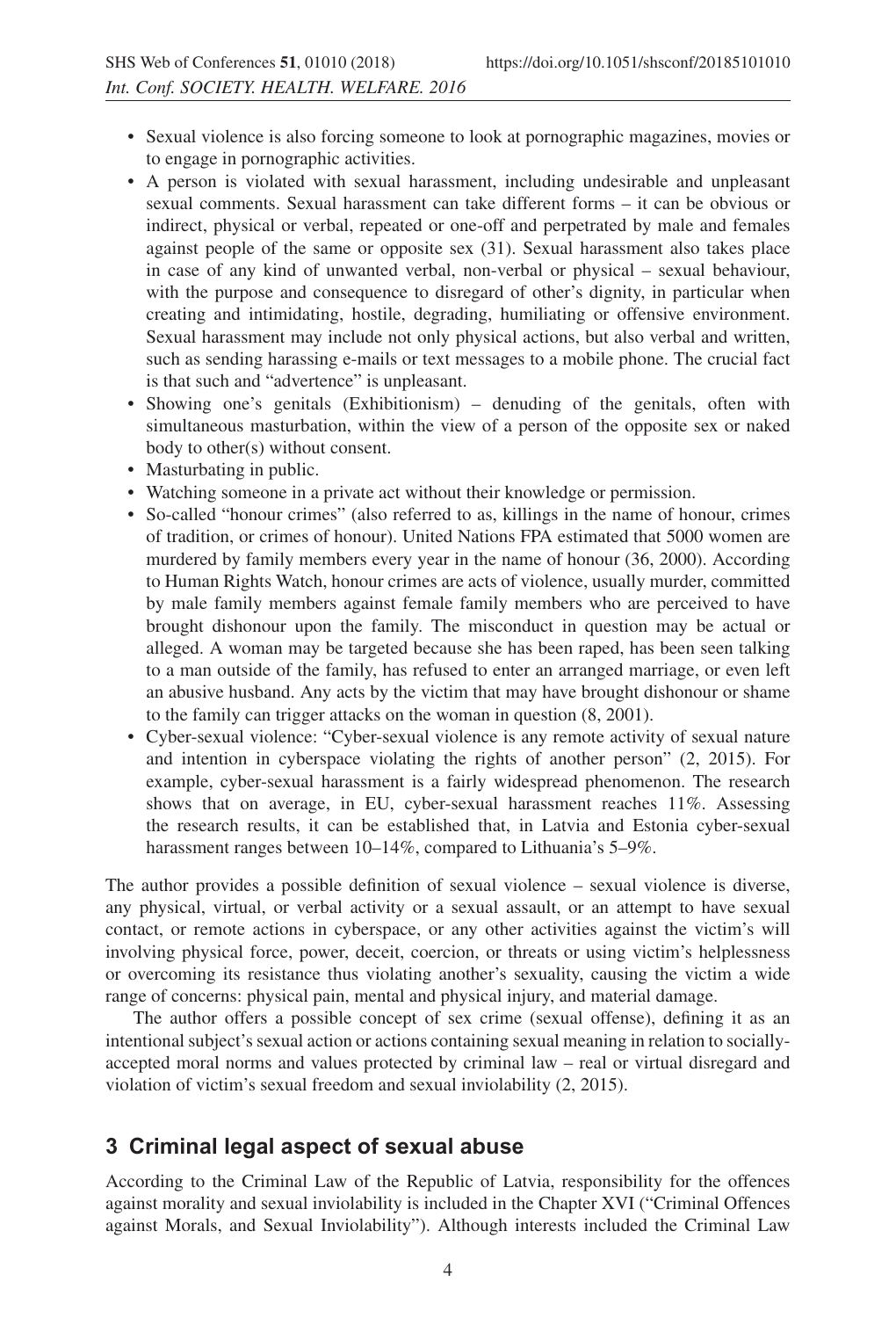Chapter – morality and sexual inviolability are closely related, the theory of criminal law conditionally divide such offenses into two groups: 1) offenses against sexual freedom and sexual inviolability; 2) offenses against morality (35, 2009). They are – Rape (Section 159); Sexual violence (Section 160); Acts of Sexual Nature with a Person who has not Attained the Age of Sixteen Years (Section 161); Leading to Depravity (Section 162); Encouraging to Involve in Sexual Acts (Section 1621); Establishment, Maintenance, Management and Financing of Brothel (Section  $163<sup>1</sup>$ ); Involvement of a Person in Prostitution and Use of Prostitution (Section 164); Living on the Avails of Prostitution (Section 165); Sending a Person for Sexual Exploitation (Section  $165<sup>1</sup>$ ); Violation of Provisions Regarding the Demonstration of a Pornographic Performance, Restriction of Entertainment of Intimate Nature and Handling of a Material of Pornographic Nature (Section 166).

These crimes concern the sphere of sexual life a person – both the offender and the victim – that is, the sphere of life that is the most intimate. Most often criminal law provides for criminal liability for several offences that criminal law are usually known by the term sexual crimes. In practice several other criminal offences are also encountered that should be qualified according to other Articles of the Criminal Law, but have at their basis the wish of the subject to satisfy sexual desire (3, 2003). The USA criminologist L.J. Siegel indicates that crimes related to sexuality and moral behaviour are frequently considered as crimes against public order or the so-called victimless crime (15, 2006) possibly even as sexual theft or other economic crimes. If a person receives sexual satisfaction in a form of fetishism, they may commit a theft or robbery (20, 2000). Other forms of sexual crimes include exhibitionism (Section 231 of Criminal Law, hooliganism), a public form of sexual assault (Section 231 of Criminal Law, hooliganism); necrophilia (Section 228 of Criminal Law, desecration of a corpse); bestiality or sodomy<sup>1</sup> (Section 231 of Criminal Law, cruel treatment of animals). There is separately distinguished the most dangerous sexual offense – sexual murder (intentional killing) if it is related to rape (Section 117. article 7 of Criminal Law). Criminal Law norm includes importance of life and sexual freedom or sexual inviolability, in a certain order, distinguishing primary and secondary interests basing on an offender's perspective (35, 2009).

Offenses of sexual nature are sexual contacts where one of the partners does not voluntarily agree to it or is involved without realizing the meaning and consequences of the actions thus violating the person's right to sexual self-determination, freedom and sexual inviolability. This is a serious violation of the fundamental rights, in particular with regard to the rights of a child. The "sexual abuse" means an actual or threatened physical intrusion of a sexual nature, whether by force or under unequal or coercive conditions. Coercion it may be a very different use of force levels – the use of physical force, psychological intimidation, blackmail, threats, or even instances in which a person is unable to give their consent, such as drug, alcohol intoxication, impression, sleep or mental incapacity to assess the situation and personal involvement in prostitution and coercing prostitution.

Analysing the practical materials (criminal processes, judicial practice), the author concludes that, in most cases of sexual offences, it is essential to look at victim's vulnerability and him/her being exploited by the criminal. For example, the analysis of cases carried out by Supreme Court related to Sections 160 and 162 of Criminal Law shows that most of the girls at risk of sexual violence are aged between seven and thirteen years. The number of victims amounted to 176 (144 females, 32 males and 4 people of age) (34, 2007).

 $1$  (latin Sodomia) Human unnatural sexual desires against animals. Svešvārdu vārdnīca / autoru kolektīvs, Rīga, izdevniecība Avots, 2008, 835. lpp.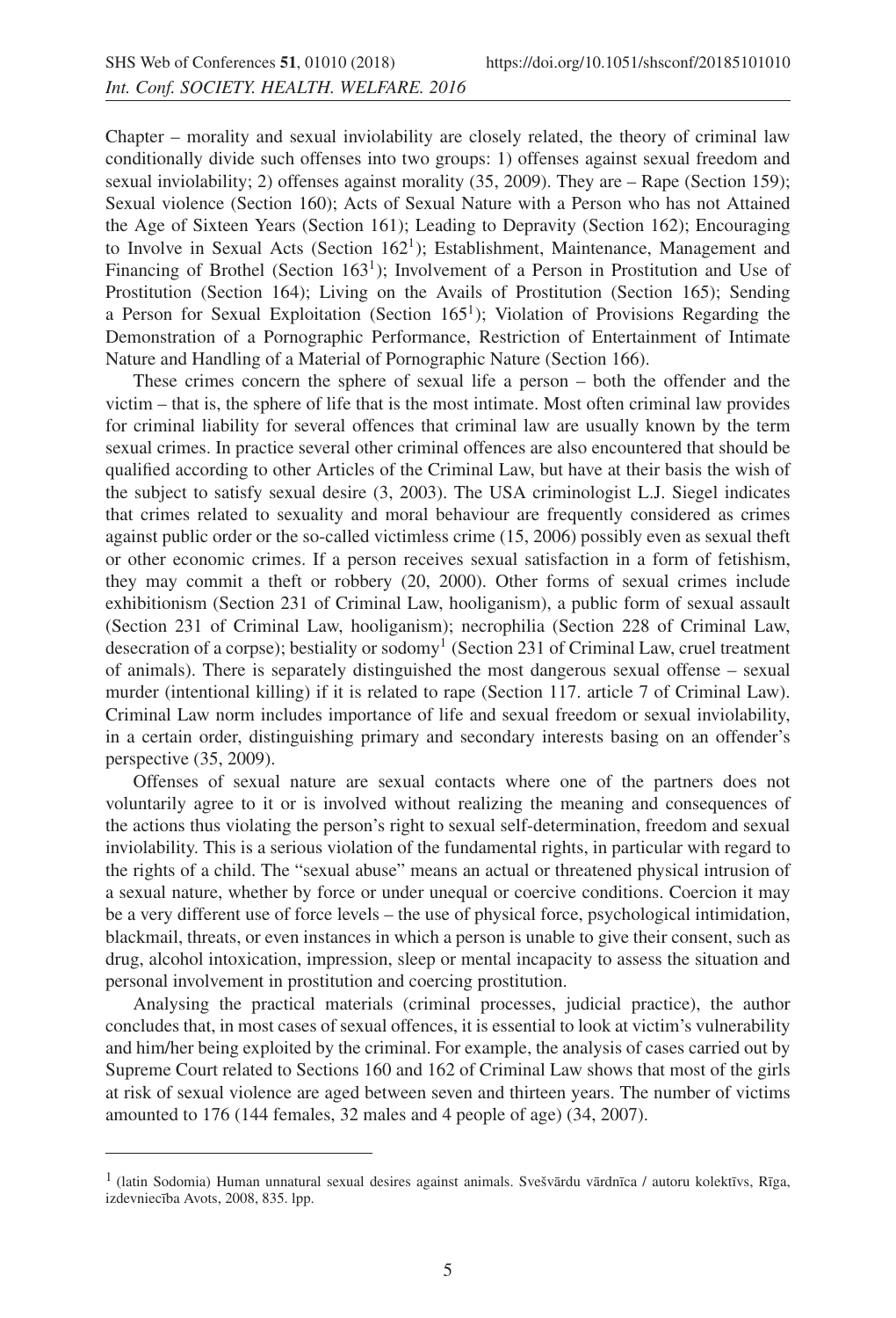| Vulnerability      | violence,<br>threats.                                    |                       |
|--------------------|----------------------------------------------------------|-----------------------|
| victimhood         | coercion,<br>deceit.<br>blackmail,<br>helpless condition | victimization<br>harm |
| Vulnerability of a | Committed criminal                                       | Result                |
| victim             | behaviour                                                |                       |

**Fig. 1.** Diagram, representing the kinds how victim are talked into sexual offenses.

Victims are talked into sexual criminal offenses using a broad spectrum of violence: physical violence, threats, coercion, blackmail, deceit or using the victim's helplessness. The author suggests the following diagrammatic representation of the kinds how victim are talked into sexual offenses (2, 2015):

Criminal statistics only provide an overview of recorded crime. Study of general trends in sexual offences reveals that: the volume of registered sexual offenses is comparatively low, the level recorded annually fluctuates, presenting both recession and growth. In Latvia, statistics show that crimes against morality and sexual inviolability constitute on average approximately 1% of the criminal offenses.

#### **4 Sexual crime situation and trends of prevalence**

In Latvia there is no statistics that would disclose the prevalence of violence. Only small part of the committed criminal activities has been recorded in the state available criminal statistics. Criminal statistical indicators are mainly the basis for assessments of the situation of recorded criminality and tendencies. Criminal statistical reports reflect actual criminality, but the situation of criminality should be assessed combined with materials that allow describing this negative phenomenon as a whole (statistical materials, court statistics, sociological and victimization studies and researches). Sexual violence can be depicted as an iceberg. The cases reported to the law enforcement authorities represent only the tip of the iceberg where the cases of sexual violence, which has resulted in the victim's death, are marked. The middle of the pyramid can be found by making different studies and exploring outside the work of law enforcement authorities, but, however, the considerable part of them remain latent (because of the shame, fear, guilt and other factors) which form the bottom of the pyramid. Criminologists estimate that up to 85% sexual offences remain unknown for law enforcement authorities. The results of different studies concerning the part of registered and latent crimes vary from 1:3, 1:6 to 1:15. The intensity of various defamation of a sexual nature differs, for example, "in the case of rape the proportion of recorded and actually committed crimes is in the range of 1:20 and 1:100. That is why there is the disproportion between convicted criminals and number of sexual offences committed" (22, 2007).

Victimization studies have acknowledged that victims of sexual offences reported on them in 11.1% of cases (21, 2002). The latest victimization survey showed that over the last five years almost the half of the inhabitants of Latvia has become the victims of sexual offences, 13% of the respondents became a victim of criminal offence committed by a victim's partner, spouse or other victim's relative (23, 2013). The victims' survey confirms that "helplessness, insecurity and weakness are the first emotions that are associated with the victimization experienced. After commitment of a crime each environment, which resembles to a small extent a crime scene, is immediately assessed as threatening and malicious" (18, 2008). There should be noted the results of survey which confirm that more than the half of Latvian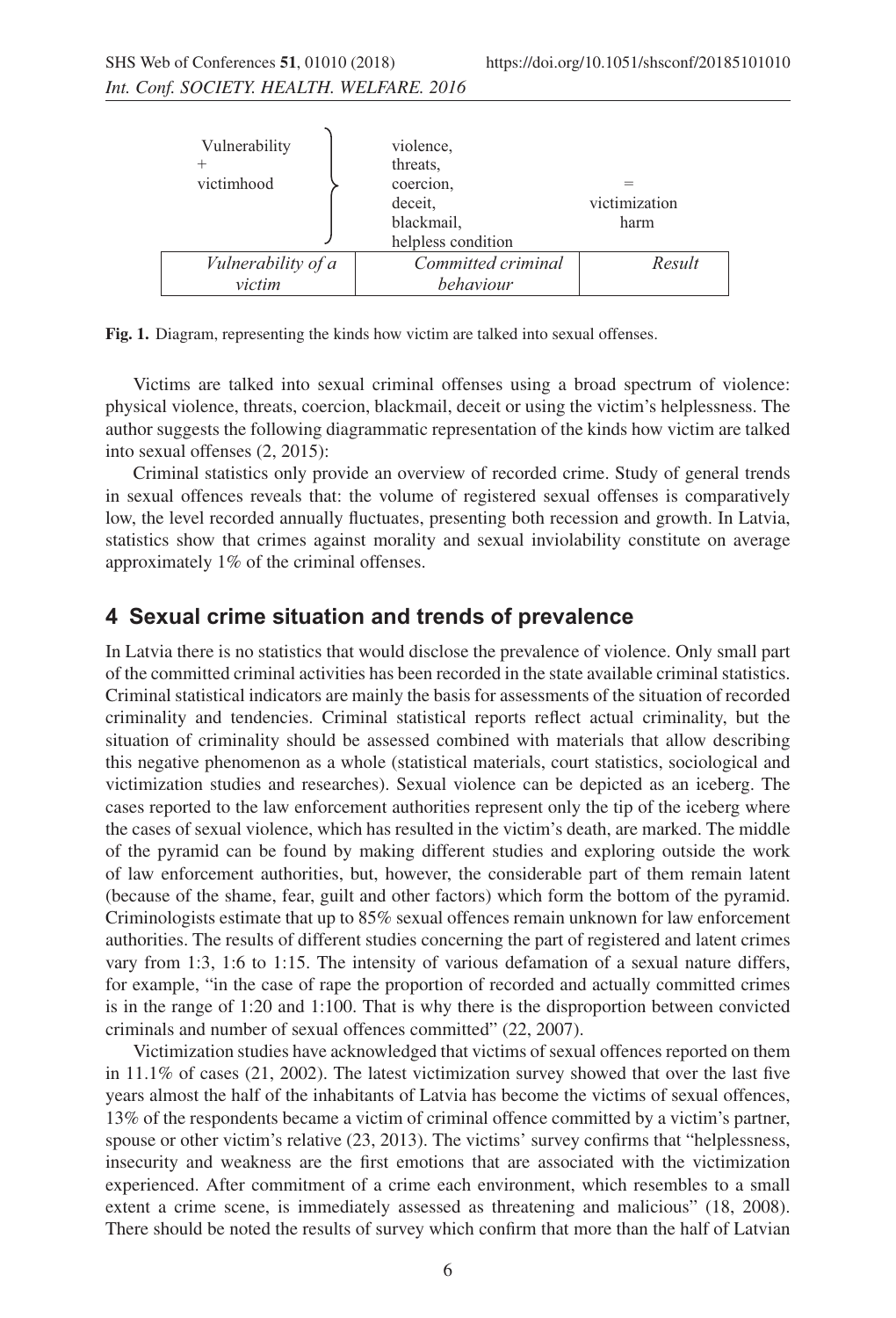inhabitants (61%) consider that educating children about how to protect themselves from sexual violence should be started in the primary school (30, 2011).

The results of victimization and sociological studies allow concluding that the victims report about the crime when it was significant or serious for them. It is stated, for example, in the information report that "in case of violence only one third of Latvian women have looked for help of law enforcement authorities. Women have mostly looked for assistance from friends (49.8%), family members or relatives (41.5%). Only 3.5% women contacted the social worker" (11). Reasons for non-reporting on sexual offences are different. The study "Interrogation practice of children suffered from sexual violence in Latvia" acknowledges that in many cases the message has been received after several years after the committing of a criminal offence. There are different reasons why sexual violence against a child remains undetected for several years (38, 2013). The author points out that the victims' shame, their fear and unwillingness to be engaged in criminal proceedings and investigation contribute to the latency of sexual offences. It should be stressed that the victim must have the courage to talk about sexual violence experienced. Unfortunately, psychiatric conditions – fear, pain, moral and mental suffering, – which are associated with traumatic memories and which have occurred in the moment of crime or shortly after it, are one of the worst. Fear is the reason not only for emotional and psychological, but also for physiological consequences. "Particular cases acknowledge that even for a long time after the attack or violence a victim still feels intimidated and vulnerable. The study, which was made in Belarus, showed, for example, that in the cases of rape of the minors there was a pressure done by violators or their relatives – 67%; in 62% of cases the persons changed their testimonies because of pressure" (10, 2008). It indicates that the meeting of the needs of the victim is of significance. Postmodern criminology further focuses on the rights and needs of victims – or rather the survivors of crime – in order to restore the harm caused by the criminal act. This is done by means of victim support programmes, restoration and compensation to crime victims, the right to bring to the court's attention the physical, emotional, psychological and economic harm suffered as a result of the crime which should be taken into account for sentencing purposes (2, 1998).

The author points out that sexual violence is widely presented both on the personal and group level. It can be divided in several action areas: family, school, army, prison, work, service, street or other public place, for example, in a number of ways and representatives of different groups (divided by race, sexual orientation, social status) have experienced street sexual harassment. For example, people experience calling, being followed, sexual advances grapping or fondling, others exposing themselves, and many ther unwelcome behaviours on the street or public setting (29).

The author concludes that one of the problems of criminological nature of sexual violence is the lack of complete and comparable statistical information. It is difficult to interpret the official statistics because many cases are not reported. It appears that victims of violence often do not report on it because of complex psychological, financial, social and cultural reasons, as well as because of the distrust of police, courts, social assistance and medical services. The author notes that the most of statistical indicators and survey results confirm that violence against one sex is more extent than against the other. Such criminal offences as rape, incest, family violence, marital rape, and acquaintance rape, and forced prostitution, threat of violence, intimidation and torture are included in this group. In addition, it should be noted by the author that the complex issue in the field of research of sexual criminality is a perception of a man as a victim of sexual offence. There is sufficient ground to point to the awareness of female and child victims of sexual violence, but the determination of a male victim has not been properly assessed. The information of men suffered from sexual violence is incomplete. Data of European countries and other world countries provide dispersed information on this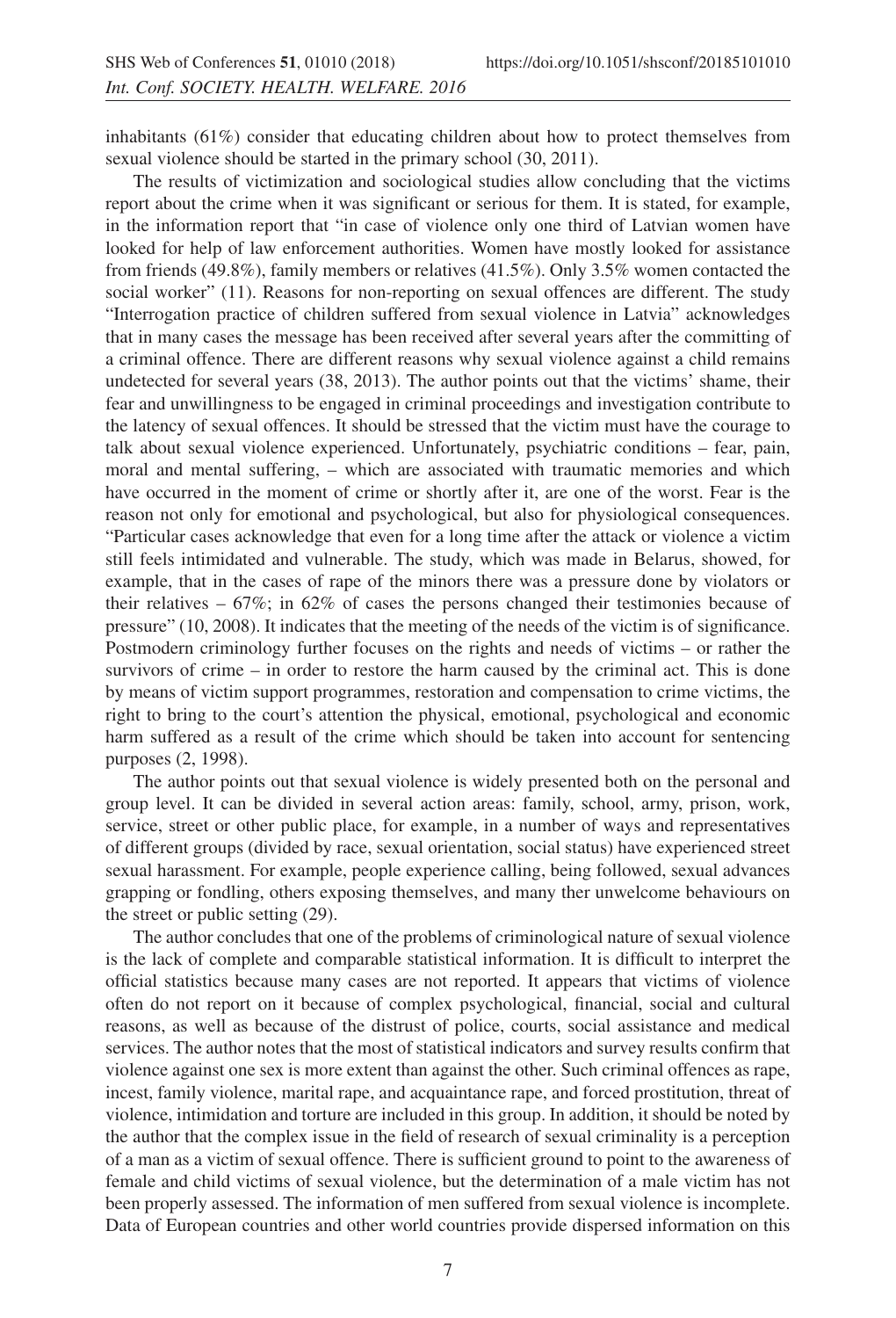issue. National Alliance to End Sexual Violence data show that about 14% of reported rapes involve men or boys and that 1 in 6 reported sexual assaults is against a boy and 1 in 25 reported sexual assaults is against a man. As with male sexual violence against women, sexual violence against men is motivated by the desire to dominate and use sex as a weapon against the victim. Male victims experience similar effects of sexual violence as female victims such as shame, grief, anger and fear. Male victims may also have issues surrounding their sexual and/or gender identity after a sexual assault (16, 2003). In accordance with the data provided by Latvian expert Irina Novikova, up to 27% of men become a victim of violence in intimate relationships. In Iceland  $-0.8\%$  (33, 2011). During the year 1489 men suffered from violence in Latvia, 85 of them experienced the violence in their families (the most men who suffered from domestic violence were men in the age of 30 to 34) (13). Victimization studies acknowledge that generally men experience violence in public places, boys – in the family. It is statistically proved that more young men become victims of violent criminal offences. In addition, due to the delicate nature of the question of sexual violence the collection of data of the number of male and female victims is problematic. It is likely that male representatives will deny the illegal sexual actions and will not witness about sexual violence. Exceptions are especially severe cases, for example, *in Valdemarpils during the use of alcoholic beverages with two childhood friends M. and R., R. experienced the sexual violence. In the result of sexual violence intestine of the victim was pierced and that is why the urgent operation was carried out.*

Giving an overview about tendencies of sexual violence, it can be pointed, that during the last several years various studies have been carried out and criminal statistics indicate several negative tendencies: the number of children suffering from sexual violence is rather big; the criminal actions have substantially increased in the cyber area, human trafficking with the aim of commercial sexual exploitation is increasing.

The author concludes that there is a lack of strategic, research and scientifically based approach to the research of criminality whose results could affect the formation of criminal policy directions. It is necessary to create an independent body with a sufficient professional capacity. The author believes that under the Ministry of Justice of the Republic of Latvia, an institute for legal and crime research should be established with the following main functions: criminal analysis in order to forecast and develop criminal policy, scientific research, proposal development and the provision of legal, social and organizational measures for the implementation of crime prevention; cooperation with international organizations in the field of crime prevention.

Prevention and combat of sexual offences have become one of the major issues in the work of Latvian law enforcement agencies and international organizations.

## **5 Conclusions**

Defamation of sexual nature is difficult and sensitive topic. They cause the most unfavourable consequences and are mostly hidden and ignored. The prevalence of sexually aggressive behaviour in the society is still a priority issue.

In Latvia, the regular inhabitants' victimization monitoring is necessary to use the conclusions gained for prevention process of criminality. In order to improve the victimization prevention measures, it is necessary to make systematic, determined and complex identification of potential victim, as well as right social, legal, physical and sexual education of potential victim is essential.

Measures for sexual crime prevention include a certain degree of difficulty. Firstly, there must be ensured physical inviolability, meaning the prevention of crime in the individual's personal space or surroundings. Secondly, there must be provided a proper impact on the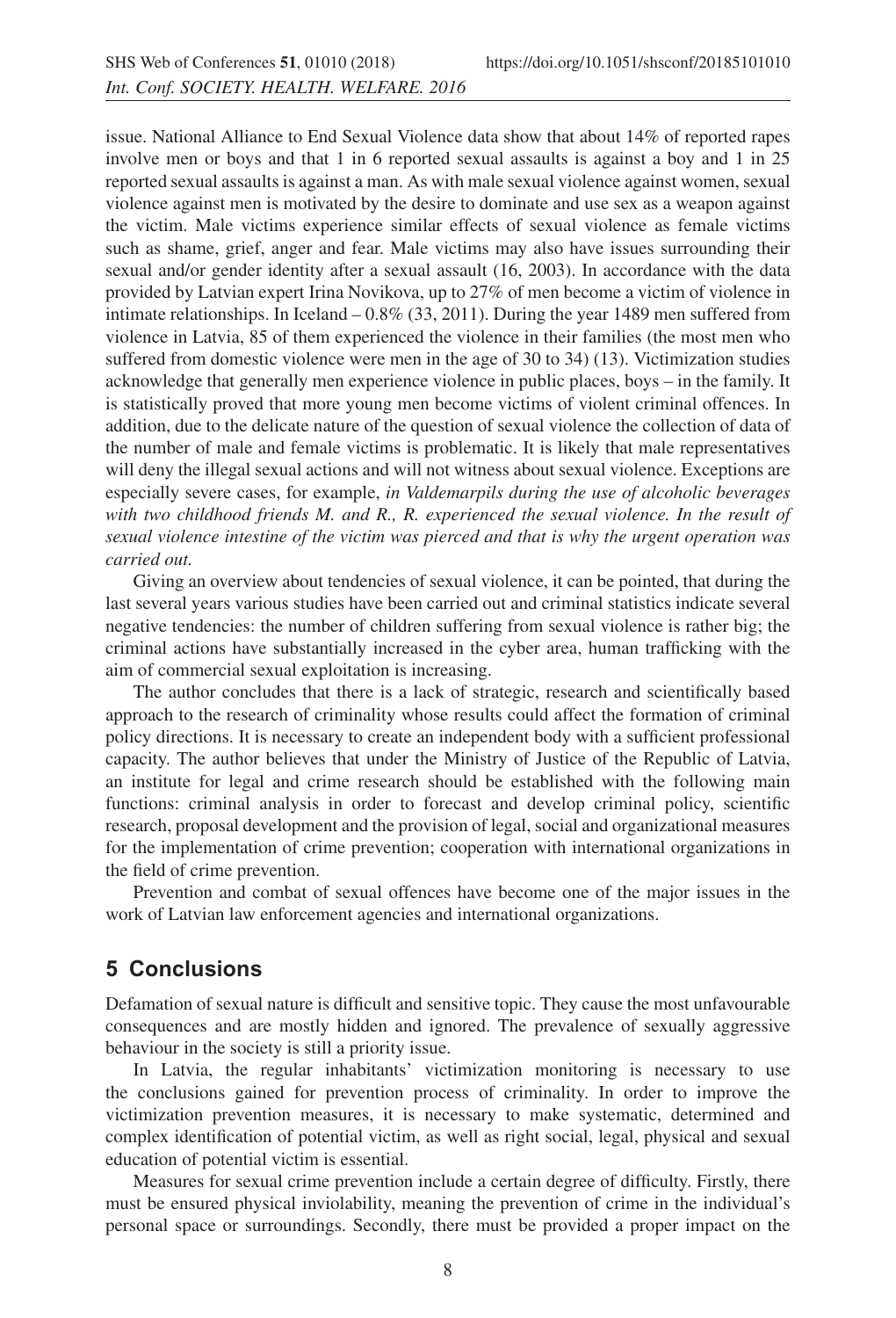individual in order to facilitate his/her proper legal behaviour and the development of socially useful skills, etc. Thirdly, the circumstances and reasons that contribute to the crime must be identified and neutralized.

#### **References**

- [1] A. Frye, *Holistic Midwifery: A Comprehensive Textbook for Midwives in Homebirth Practice*, **1** (Care During Pregnancy, Portland, Oregon, Labrys Press, 2008)
- [2] A. Kipane, ¯ *Seksual¯ as vardarb ¯ ¯ıbas problemas: promocijas darbs ¯* (R¯ıga, R¯ıgas Stradin¸a universitāte, 2015)
- [3] B. Naude, *Acta Criminologlca* **11**(2) (1998)
- [4] *Crime Investigation (Investigative Features of the most Frequently Encountered Crimes*), edited by A. Kavalieris Riga, publishing House "Valters un Rapa" Ltd (2003)
- [5] Domestic Violene agaist Women Report (2010). Avaible on: http://ec.europa. eu/public\_opinion/archives/ebs/ebs\_344\_en.pdf
- [6] Guidelines for medico-legal care of victims of sexual violence. World Health Organization (2003). Available on: http://whqlibdoc.who.int/publications/ 2004/924154628X.pdf
- [7] G. Letherby, K. Williams, P. Birch, M. Cain, *Sex as Crime?* (Routledge, Taylor & Francis Group, New York, 2008)
- [8] Human Rights Watch. "Integration of the human rights of women and the gender perspective: Violence Against Women and "Honor" Crimes," 5 April (2001)
- [9] J. Muncei, D. Talbot, R. Walters, *Crime: Local and Global* (Routledge Taylor &, Francis Group, London and New York, 2014)
- [10] I. Poudžiunas, *Jurista vards ¯* , **42**(547) (2008)
- [11] Informatīvais ziņojums par problēmām saistībā ar vardarbību ģimenē un to iespējamiem risinājumiem. Available on: http://www.bm.gov.lv/lat/gimenes\_ valsts\_politika/vardarbiba\_gimene/?doc=9423
- [12] *Kriminologija* / zin. red. K. Ķipēna, V. Vilks. Rīga, Nordik (2004)
- [13] Krīžu un konsultāciju centrs Skalbes. Available on: http://www.skalbes.lv/ aktualit
- [14] L. Berkowitz, *Aggression: Its causes, consequences, and control* (McGraw-Hill, New York, 1993)
- [15] L.J. Siegel, *Criminology: Theories, Patterns, and Typologies* (Cengage Learning, Blemont, 2006)
- [16] M.R. Rand, L.E. Saltzman, J. Comp. Fam. Stud. **34** (2003)
- [17] *Male victims*. Available on: http://endsexualviolence.org/where-we-stand/ male-victims
- [18] *Naida noziegumu psiholo˛giskas sekas cietuš ¯ a pieredze un ietekme uz plaš ¯ aku ¯* sabiedrību (Latvijas Cilvēktiesību centrs, 2008)
- [19] NISVS. National Intimate Partner and Sexual Violence Survey. Summary Report 2011. Available on: http://www.cdc.gov/violenceprevention/pdf/ nisvs\_report2010-a.pdf
- [20] *Noziegumu izmeklēšanas metodika* / prof. A. Kavaliera vadībā, (Rīga, Latvijas Policijas akadēmija, 2000)
- [21] *Noziedz¯ıbas stavoklis Latvij ¯ a: noziegumu upuru aptaujas rezult ¯ ati ¯* (R¯ıga, Latvijas Kriminologisko pētījumu centrs, 2002)
- [22] Pētījums, "Latvijas un citu valstu pieredze darbam ar seksuālajiem noziedzniekiem *(kopsavilkums ar pet¯ ¯ıjuma elementiem par esošo situaciju un t ¯ as iesp ¯ ejamajiem ¯*